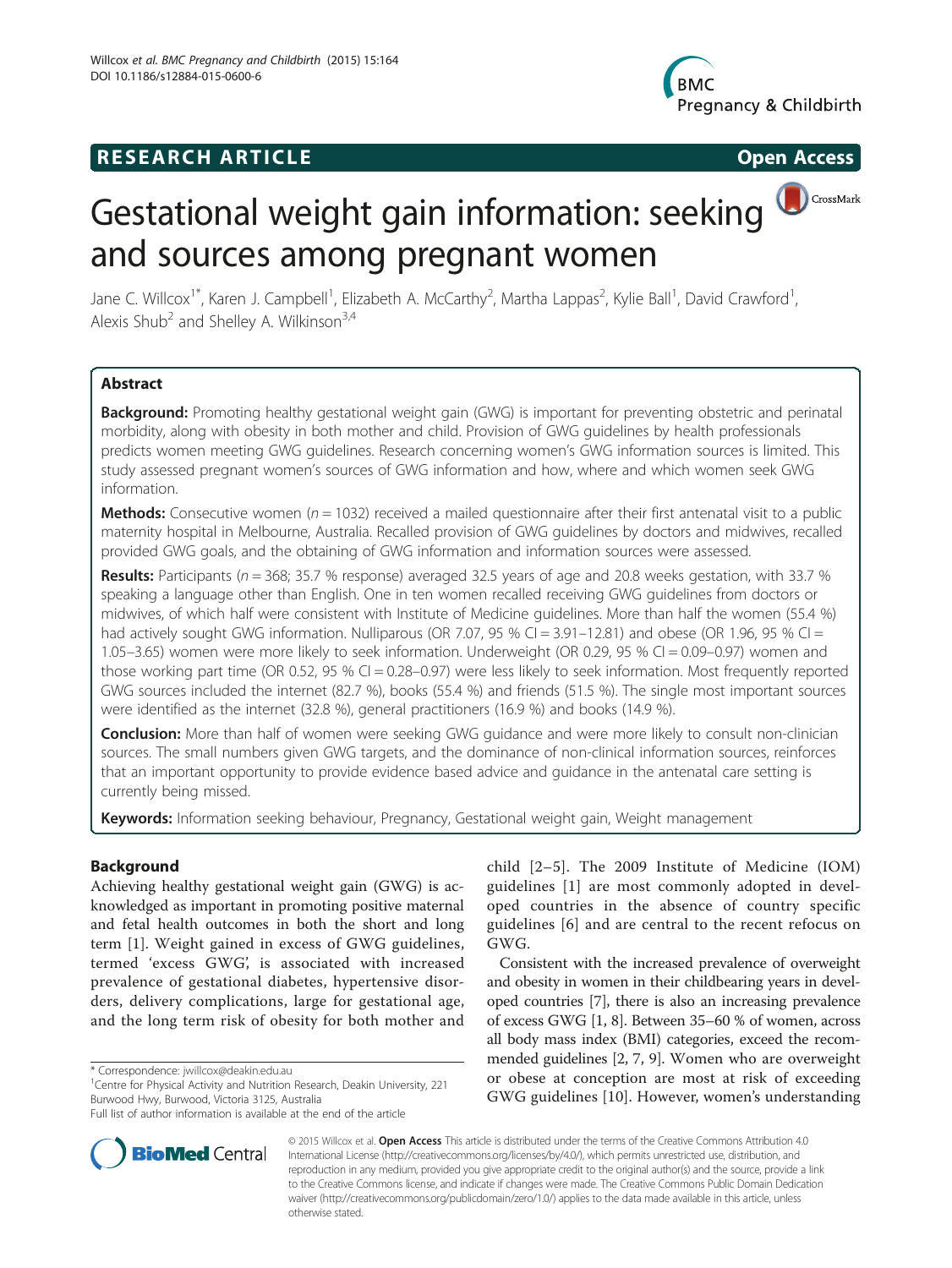of appropriate GWG and the consequences for maternal and child health of excess GWG is generally poor [[11](#page-8-0)]. Women view pregnancy as a time when weight is gained and may be retained or lost post-partum [\[11, 12](#page-8-0)].

Studies indicate that the provision of GWG guidelines by health professionals and knowledge regarding appropriate GWG is predictive of meeting GWG guidelines [[13, 14\]](#page-8-0). A recent study of 249 US women reported that having health providers offer IOM weight gain recommendations increased the likelihood of women setting a concordant GWG goal (vs. no goal) ( $OR = 5.3$ , 95 % CI: 1.5, 18.6), which in turn was predictive of actual weight gains that fell within IOM guidelines [[14](#page-8-0)]. These findings highlight the importance of women and their health service providers identifying and understanding GWG targets.

Very little is known about GWG information seeking behaviours of women, despite pregnancy being a time of significant information seeking and knowledge acquisition for women [\[15\]](#page-8-0). Qualitative studies suggest that women are dissatisfied with the level of health professionals' provision of GWG information and that they may be seeking their information elsewhere [\[16](#page-8-0), [17\]](#page-8-0). Whilst it is understood that women will attain pregnancy related information from a range of sources, including books, magazines, the internet, family, friends and health professionals [\[18\]](#page-8-0), there is currently little evidence concerning the GWG related information sources women are accessing.

The acquisition of GWG information is an important early step in achieving a healthy weight in pregnancy [[19](#page-8-0)]. When planning healthy GWG interventions, a baseline understanding of potential influences on pregnant women's GWG information seeking and sources is required to allow effective targeting for knowledge and behaviour change. To our knowledge, no other studies have examined women's GWG information sources and seeking nor their demographic predictors in detail. Therefore, this study aimed to investigate pregnant women's GWG information sources and information seeking and how they varied by key demographic factors.

# Methods

A cross sectional study, Pregnancy, Health, Information and You (PHIY), utilising a mailed self-administered survey was carried out at a major Australian maternity tertiary training hospital with eligibility screening between October 2012 and January 2013. The hospital did not have protocols for regular weighing or GWG counselling. The PHIY study was designed to explore GWG attitudes, knowledge and pregnancy information seeking behaviours in pregnant women at the time of their first hospital visit. The data utilised in this study were derived from the PHIY. Ethics approval was obtained from Deakin University (2012–183) and Mercy Hospital for Women (R12/29) Human Research Ethics Committees.

#### Study population

Consecutive eligible pregnant women were recruited from public antenatal clinic attendance registers following the woman's first hospital antenatal visit. Inclusion criteria included sufficient English to complete the survey, aged more than 18 years and continuing pregnancy care at the hospital.

#### Recruitment

Study packages were mailed to eligible women. The study package contained: introductory letter; pen and paper survey; plain language statement; consent form; and return stamped envelope. Participants were followed up using a protocol informed by the total design method as described by Dillman [\[20](#page-8-0)]. Non-responders were followed up two weeks after the initial mail-out with a reminder letter, and three weeks after the initial mail-out with a replacement questionnaire.

#### Survey design

The survey question development was informed by the literature and discussion with a wide range of health professionals working with pregnant women. Constructs reported in this study reflected understandings of the correlates of healthy GWG [\[9](#page-8-0), [14, 21](#page-8-0)], the predictors of health behaviours [\[19](#page-8-0)] and the 'uses and gratification' theory, a theory of media usage [[22](#page-8-0)]. The uses and gratification theory assumes that users deliberately choose media that will satisfy a given need. The survey instrument was pilot tested for comprehensibility and clarity with a convenience sample of ten pregnant or recently pregnant women. Minor amendments were made based on this process.

The researchers did not have access to participants' email addresses and thus a hard copy mailed survey was chosen. Support for this approach is provided by literature that suggests that mailed surveys may achieve a higher response rate and produce a higher internal consistency than web or internet surveys [[23](#page-8-0), [24\]](#page-8-0). To encourage completion of potentially sensitive information, anonymity for the surveys was guaranteed.

# Measures

# Background characteristics

Pregnancy characteristics assessed comprised of parity and due date. Socio-demographic variables assessed included: maternal date of birth; relationship status; country of birth; and primary language. Maternal education was categorised in three levels: completion of secondary education or less; trade/certificate or diploma; and tertiary education. Main daily activity was defined in five categories: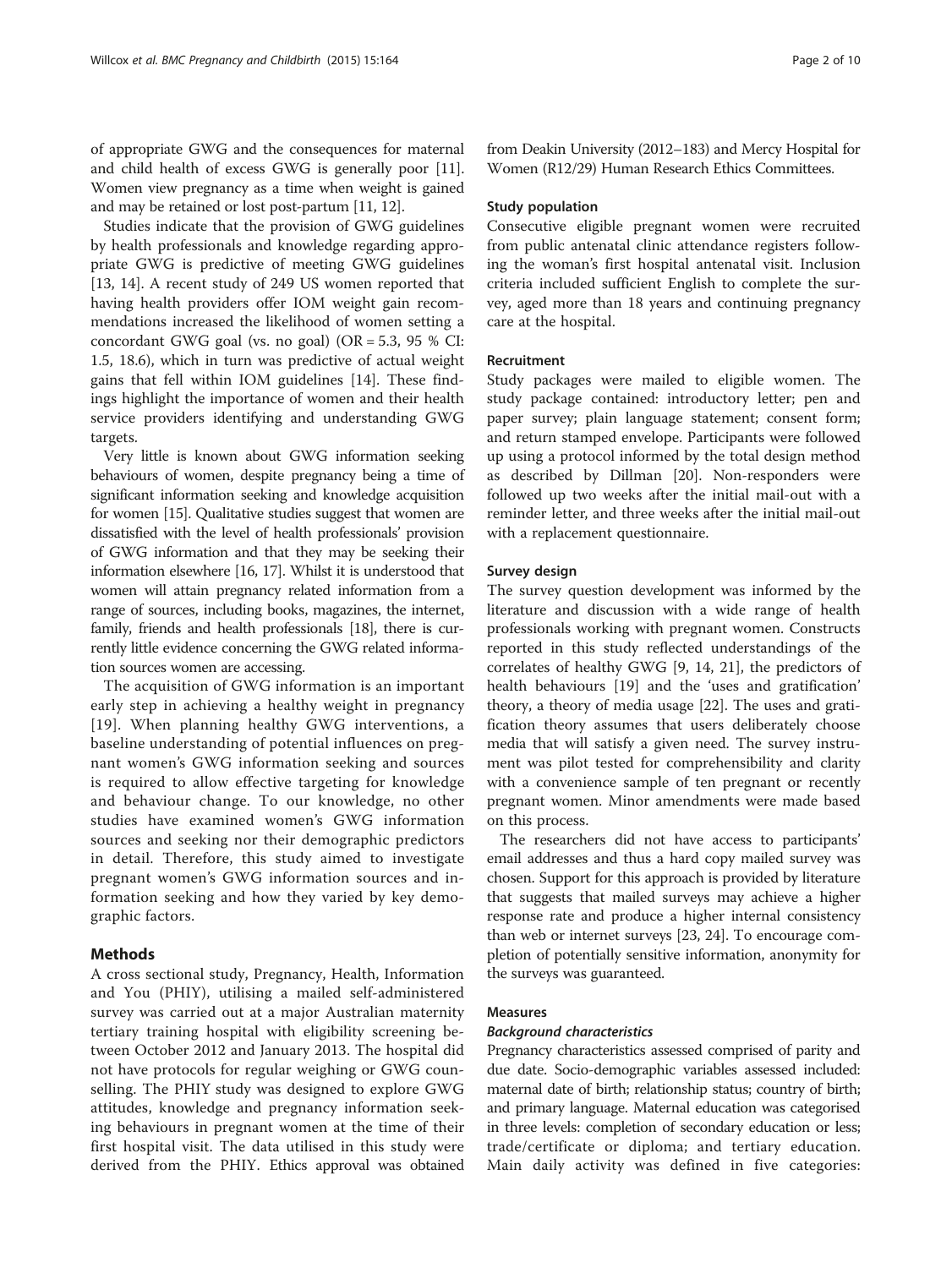working fulltime; working part time; raising children; studying fulltime; and unemployed. Per annum household income was divided into five categories: <\$51,999; \$52- 77,999; \$78-99,999; >\$99,999; and an option not to answer. Self-reported access to internet and ownership of mobile phones were dichotomous indicators of technology usage. Anthropometric questions included self-reported pre-pregnancy height and weight which were used to calculate pre-pregnancy BMI (ppBMI). BMI categories were defined based on the World Health Organization guidelines [[25](#page-8-0)].

Basic demographic data, including age (as a continuous variable) and primary language, were collected from the hospital data base on all eligible women allowing comparisons between responders and non-responders.

#### Outcome variables

Constructs related to GWG information included:

- 1. GWG information seeking;
- 2. Information sources accessed for GWG information; and
- 3. Recalled GWG guideline provision by a doctor or midwife.

The latter assessed participant recall of the counselling rather than health professional report because ultimately the participant's own recall will influence weight gain and the advice provided was unavailable. Additional file [1](#page-7-0) outlines the questions, sources and reliability testing of the questions.

Reliability testing was conducted on questions that had not been tested previously. Survey question test-retest reliability was established via repeated administration of the survey two weeks apart in a separate sample of 38 pregnant women.

#### Sample size

The outcome measure utilised for sample size calculations was the provision of GWG guidelines by a doctor or midwife, a dichotomous variable. A study sample of  $n = 360$ from a potential population of 5500 allowed estimation with 95 % confidence intervals of a population proportion being provided with GWG guidelines with precision of approximately 5 % and estimation of a population mean with precision of approximately 10 % of the population standard deviation.

#### Data analyses

Analysis was conducted using Stata 12 (Stata Corp, College Station, Texas, USA). Descriptive statistics (mean, standard deviation, percent and range) were used to describe characteristics of the sample. The normality of continuous variables was assessed by visual inspection of histograms. Statistical tests (group mean comparison t test and  $\chi^2$  test) were used to assess differences in characteristics between non responders and responders, identified by hospital identification number to maintain anonymity. Logistic regression was used to investigate the predictors of GWG information seeking and GWG sources nominated as the most important, controlling for technology usage. Associations between each individual characteristic (sociodemographic status, pregnancy, ppBMI and technology usage) and GWG information seeking were identified in bivariable logistic regression analyses, and only those characteristics significantly ( $p \le 0.05$ ) associated with outcome were adjusted for in multivariable analyses. This procedure was repeated to identify predictors for the nomination of the most important GWG information sources grouping sources into three categories of media (internet, brochures, books, blogs, magazines), health professionals and family and friends.

# Results

A total of 1032 consecutive eligible women received a mailed questionnaire after their first antenatal visit. Thirty six percent of participants completed surveys that were eligible for inclusion ( $n = 368$ ) (Fig. 1). Responders were significantly older (32.5 vs 31.1 years, p < 0.001) than the non-responders but with no significant difference reported for a primary language other than English.

#### Participant characteristics

The characteristics of the 368 participants are presented in Table [1](#page-3-0). The mean age of participants was 32.5 years with a

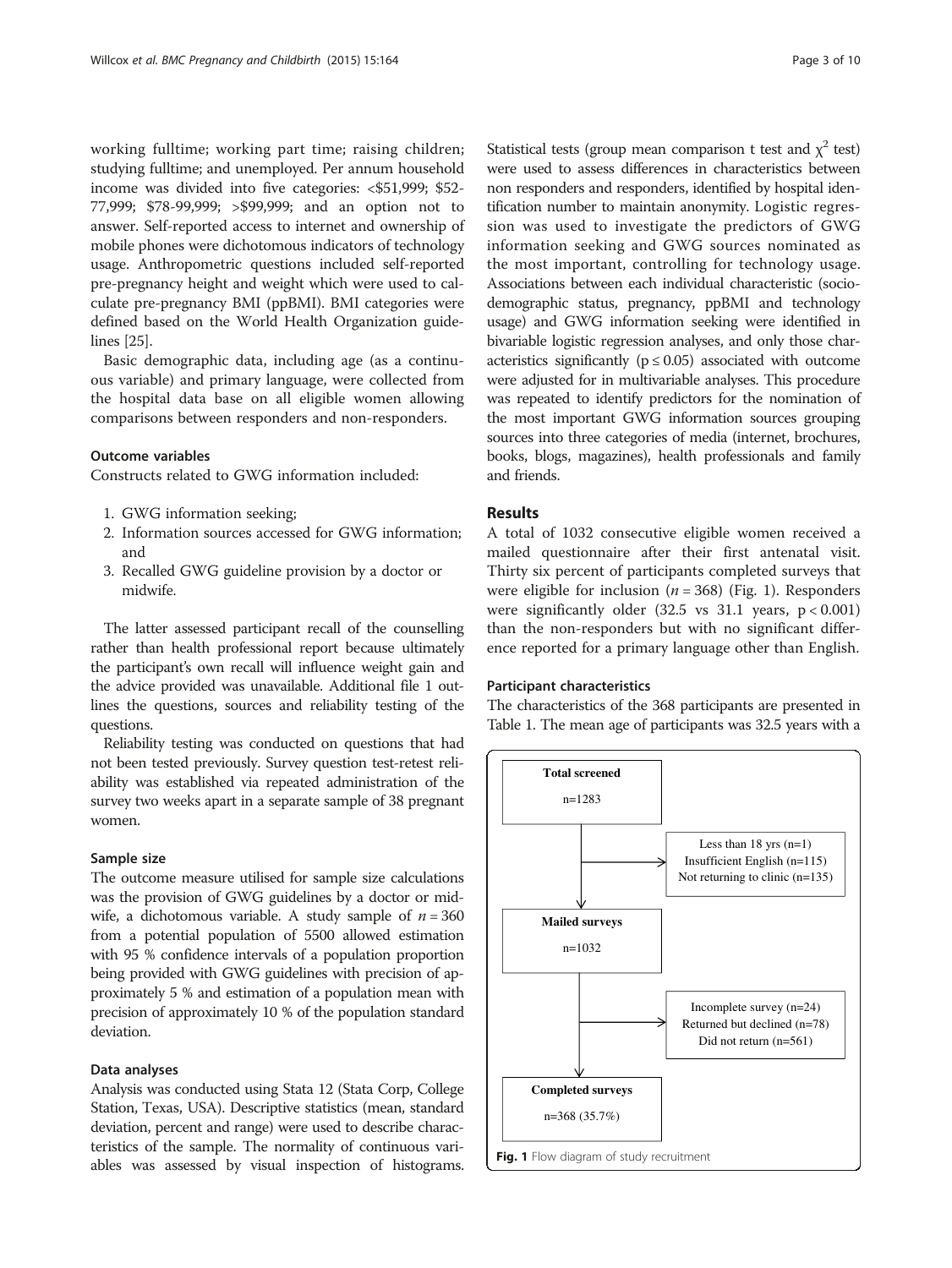<span id="page-3-0"></span>Table 1 Participant characteristics

| Characteristics ( $n = 368$ )           | Mean (SD)  |
|-----------------------------------------|------------|
| Gestation (weeks)                       | 20.8 (5.5) |
| Gestation at first clinic visit (weeks) | 16.1(4.3)  |
|                                         | n (%)      |
| Maternal age (mean 32.5 years, SD 4.5)  |            |
| $\leq$ 25 years                         | 20(5.4)    |
| 26-30 years                             | 142 (38.6) |
| $31 - 35$ years                         | 119 (32.3) |
| $\geq$ 36 years                         | 87 (23.6)  |
| Country of birth                        |            |
| Australia                               | 230 (62.5) |
| Overseas                                | 138 (37.5) |
| Aboriginal/Torres Strait Islander       |            |
| Yes                                     | 1(0.3)     |
| No                                      | 367 (99.7) |
| Language                                |            |
| English                                 | 244 (66.3) |
| LOTE                                    | 124 (33.7) |
| Relationship status                     |            |
| Married/defacto                         | 360 (97.8) |
| Separated/widowed/never married         | 8(2.2)     |
| Education                               |            |
| Secondary or less                       | 40 (10.9)  |
| Trade/Certificate or Diploma            | 101(27.5)  |
| Tertiary                                | 227 (61.7) |
| Main daily activity                     |            |
| Working full time                       | 137 (37.2) |
| Working part time                       | 118 (32.1) |
| Raising children                        | 92 (25.0)  |
| Unemployed                              | 13(3.5)    |
| Studying full time                      | 8(2.2)     |
| Household income                        |            |
| <\$51,999                               | 72 (19.6)  |
| \$52-77,999                             | 64 (17.4)  |
| \$78-99,999                             | 72 (19.6)  |
| >\$99,999                               | 109 (29.6) |
| Did not answer                          | 51 (13.9)  |
| Single/multiple pregnancy               |            |
| Single                                  | 360 (97.8) |
| Multiple                                | 8(2.2)     |
| Parity                                  |            |
| 0                                       | 173 (47.0) |
| $\geq$ 1                                | 195 (53.0) |
|                                         |            |

Table 1 Participant characteristics (Continued)

| No                                          | 5(1.4)     |
|---------------------------------------------|------------|
| Yes                                         | 362 (98.6) |
| Mobile phone ownership                      |            |
| No                                          | 3(0.8)     |
| Yes                                         | 363 (99.2) |
| Use internet                                |            |
| Obese (30-34.9 kg/m <sup>2</sup> )          | 56 (15.2)  |
| Overweight (25-29.9 kg/m <sup>2</sup> )     | 75 (20.4)  |
| Healthy weight $(18.5-24.9 \text{ kg/m}^2)$ | 219 (59.5) |
| Underweight (<18.5 kg/m <sup>2</sup> )      | 18 (4.9)   |
| BMI kg/m <sup>2</sup> (mean 24.6, SD 5.6)   |            |

BMI body mass index, LOTE, language other than English, SD standard deviation

mean gestation of 20.8 weeks. Nearly one half of women were nulliparous. More than one third of women were born overseas and spoke a language other than English at home. More than half of the women had some tertiary education. Approximately one third of women reported working full time with another third working part time. More than one half reported a household income over \$78,000. The majority of participants had access to the internet and a mobile phone. Twenty percent of the women had a BMI in the overweight and 15.2 % in the obese ranges.

#### GWG information seeking

More than half of the women  $(n = 202, 54.9%)$  had actively sought GWG information. Table [2](#page-4-0) presents the results of the bivariable and multivariable logistic regression analysis of GWG information seeking. In the multivariable analysis, four variables remained significant predictors of GWG information seeking. Women having their first child were seven times more likely to seek GWG information than those with subsequent pregnancies. Those with a BMI in the obese category were more than twice as likely to seek GWG information compared with women in the healthy weight range. Women nominating "working part time" as their key daily activity were half as likely to seek GWG information as those who nominated raising children fulltime. Those with a BMI in the underweight category were two thirds less likely to seek information compared with women in the healthy weight range.

# Recalled provision of GWG guidelines by health professionals

Only 9.5 % ( $n = 35$ ) of women recalled receiving GWG guidelines from doctors or midwives. Of the recalled weight guidelines given by health professionals, 54.3 %  $(n = 19)$  were consistent with IOM GWG guidelines. The small numbers in this group precluded further analysis of predictors.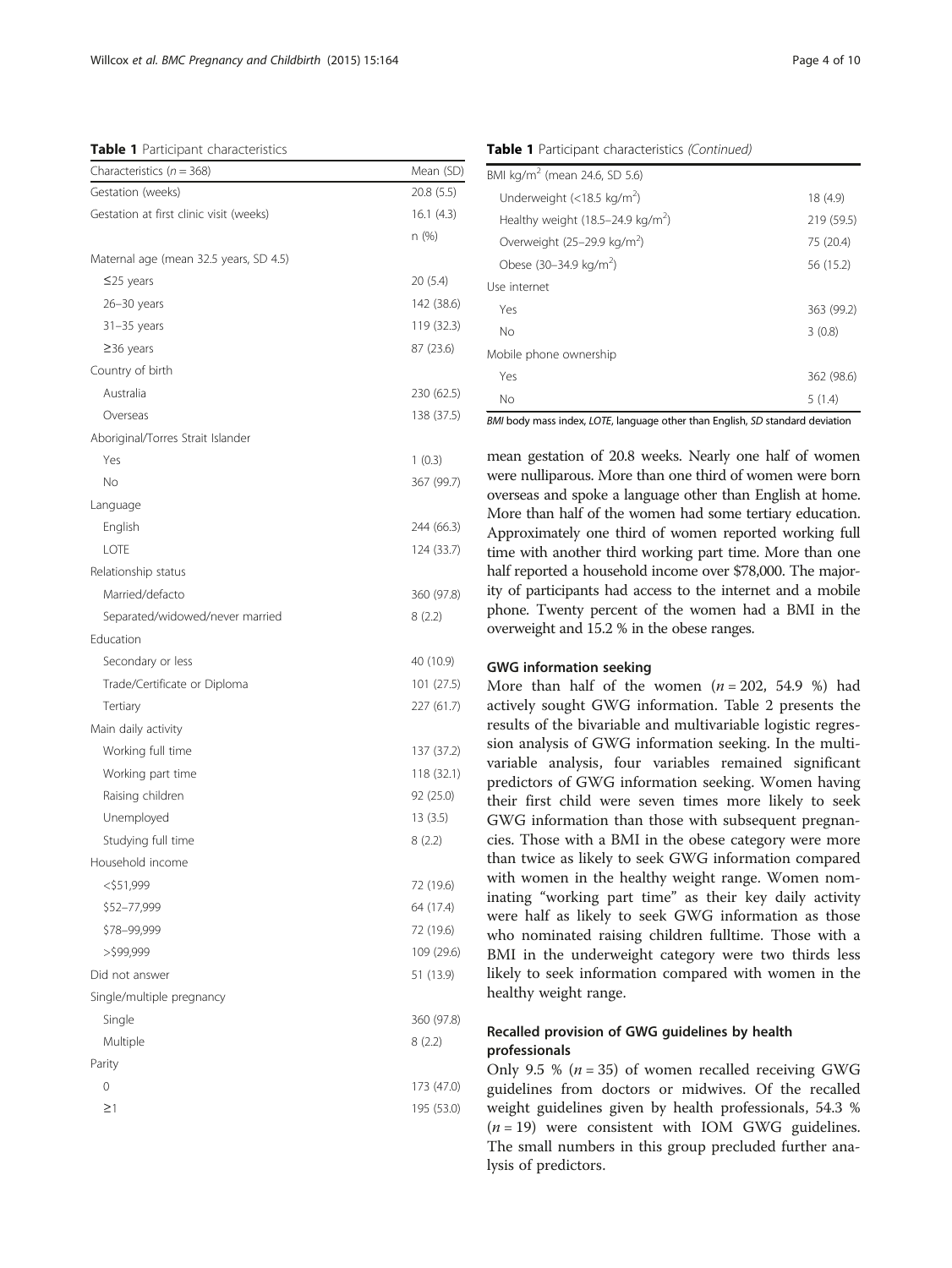| $n = 368$                                     | Sought GWG information |            | Bivariable associations <sup>a</sup> |            |        | Multivariable associations <sup>a,b</sup> |             |        |
|-----------------------------------------------|------------------------|------------|--------------------------------------|------------|--------|-------------------------------------------|-------------|--------|
|                                               | No (n/%)               | Yes (n/%)  | OR                                   | 95 % CI    | p      | OR                                        | 95 % CI     | p      |
| Total                                         | 166                    | 202        |                                      |            |        |                                           |             |        |
| Maternal age                                  |                        |            |                                      |            |        |                                           |             |        |
| $≤30$ years                                   | 65 (39.2)              | 97 (48.0)  | 1.00                                 | Ref        |        | 1.00                                      | Ref         |        |
| $31 - 35$ years                               | 62 (37.3)              | 57 (28.2)  | 0.62                                 | 0.38, 0.99 | 0.05   | 1.15                                      | 0.64, 2.07  | 0.63   |
| $\geq$ 36 years                               | 39 (23.5)              | 48 (23.8)  | 0.83                                 | 0.45, 1.4  | 0.47   | 1.45                                      | 0.76, 2.77  | 0.26   |
| Country of birth                              |                        |            |                                      |            |        |                                           |             |        |
| Australia                                     | 110 (66.3)             | 120 (59.4) | 1.00                                 | Ref        |        |                                           |             |        |
| Overseas                                      | 56 (33.7)              | 82 (40.6)  | 1.35                                 | 0.88, 2.05 | 0.18   |                                           |             |        |
| Language                                      |                        |            |                                      |            |        |                                           |             |        |
| English                                       | 114 (68.7)             | 130 (64.4) | $1.00\,$                             | Ref        |        |                                           |             |        |
| LOTE                                          | 52 (31.3)              | 72 (35.6)  | 1.21                                 | 0.78, 1.88 | 0.87   |                                           |             |        |
| Education                                     |                        |            |                                      |            |        |                                           |             |        |
| Secondary or less                             | 22 (13.3)              | 18 (8.9)   | 1.00                                 | Ref        |        |                                           |             |        |
| Trade/Certificate/Diploma                     | 50 (30.1)              | 51(25.2)   | 1.25                                 | 0.60, 2.60 | 0.56   |                                           |             |        |
| Tertiary                                      | 94 (56.6)              | 133 (65.9) | 1.73                                 | 0.88, 3.40 | 0.11   |                                           |             |        |
| Main daily activity                           |                        |            |                                      |            |        |                                           |             |        |
| Working full time                             | 39 (23.5)              | 98 (48.5)  | 2.89                                 | 1.65, 5.00 | < 0.01 | 0.79                                      | 0.39, 1.60  | 0.52   |
| Working part time                             | 68 (41.0)              | 50 (24.8)  | $0.84$ (p < 0.001)                   | 0.48, 1.45 | 0.53   | 0.52                                      | 0.28, 0.97  | 0.04   |
| Raising children                              | 49 (29.5)              | 43 (21.3)  | 1.00                                 | Ref        |        | 1.00                                      | Ref         |        |
| Unemployed/studying                           | 10(6.0)                | 11(5.4)    | 1.25                                 | 0.49, 3.24 | 0.64   | 0.40                                      | 0.13, 1.24  | 0.11   |
| Household income                              |                        |            |                                      |            |        |                                           |             |        |
| $<$ \$51,999                                  | 37(22.3)               | 35 (17.3)  | 1.00                                 | Ref        |        | 1.00                                      | Ref         |        |
| \$52-77,999                                   | 34 (20.5)              | 30 (14.9)  | 0.98                                 | 0.52, 1.83 | 0.84   | 0.86                                      | 0.40, 1.85  | 0.71   |
| \$78-99,999                                   | 37(22.3)               | 35 (17.3)  | 1.00                                 | 0.52, 1.91 | 1.00   | 1.09                                      | 0.51, 2.31  | 0.83   |
| $>$ \$99,999                                  | 37(22.3)               | 72 (35.6)  | 2.01                                 | 1.11, 3.78 | 0.02   | 1.96                                      | 0.96, 4.01  | 0.07   |
| Did not answer                                | 21(12.6)               | 30 (14.9)  | 1.51                                 | 0.73, 3.12 | 0.27   | 1.57                                      | 0.69, 3.55  | 0.28   |
| Parity                                        |                        |            |                                      |            |        |                                           |             |        |
| $\mathsf{O}\xspace$                           | 41 (24.7)              | 132 (65.3) | 5.78                                 | 3.64, 9.08 | < 0.01 | 7.07                                      | 3.91, 12.81 | < 0.01 |
| $\geq$ 1                                      | 125 (75.3)             | 70 (34.7)  | 1.00                                 | Ref        |        | 1.00                                      | Ref         |        |
| BMI kg/m <sup>2</sup>                         |                        |            |                                      |            |        |                                           |             |        |
| Underweight (<18.5 kg/m <sup>2</sup> )        | 13(7.8)                | 5(2.5)     | 0.32                                 | 0.11, 0.92 | 0.04   | 0.29                                      | 0.09, 0.97  | 0.04   |
| Healthy weight (18.5-24.9 kg/m <sup>2</sup> ) | 99 (59.6)              | 120 (59.4) | 1.00                                 | Ref        |        | 1.00                                      | Ref         |        |
| Overweight (25-29.9 kg/m <sup>2</sup> )       | 37 (22.3)              | 38 (18.8)  | 0.85                                 | 0.50, 1.43 | 0.54   | 1.02                                      | 0.56, 1.87  | 0.94   |
| Obese (30-34.9 kg/m <sup>2</sup> )            | 17 (10.2)              | 39 (19.3)  | 1.89                                 | 1.01, 3.55 | 0.05   | 2.61                                      | 1.23, 5.33  | 0.01   |

<span id="page-4-0"></span>Table 2 Odds ratios and 95 % confidence intervals from bivariable and multivariable logistic regression analyses predicting GWG information seeking

Ref., reference category; LOTE, language other than English  $a$  Analysis adjusted for access to technology

<sup>b</sup> Characteristics significantly (p ≤ 0.05) associated with outcome in bivariable analysis were included in multivariable analyses

# Sources of GWG information

Women reported accessing multiple sources for GWG information (Table [3](#page-5-0)). The most commonly accessed sources included the internet (82.7 %), books (55.4 %), friends (51.5 %), general practitioner (GP; 44.6 %) and family (43.1 %). When asked to nominate their most important source of GWG information one third of women cited the internet as their most important source (32.8 %) followed by GPs (16.9 %), books (14.9 %) and obstetricians (12.3 %).

Further analysis was conducted on the two groups of women choosing health professionals or media (internet, brochures, books, blog, magazines) as their most important source of information regarding GWG. The small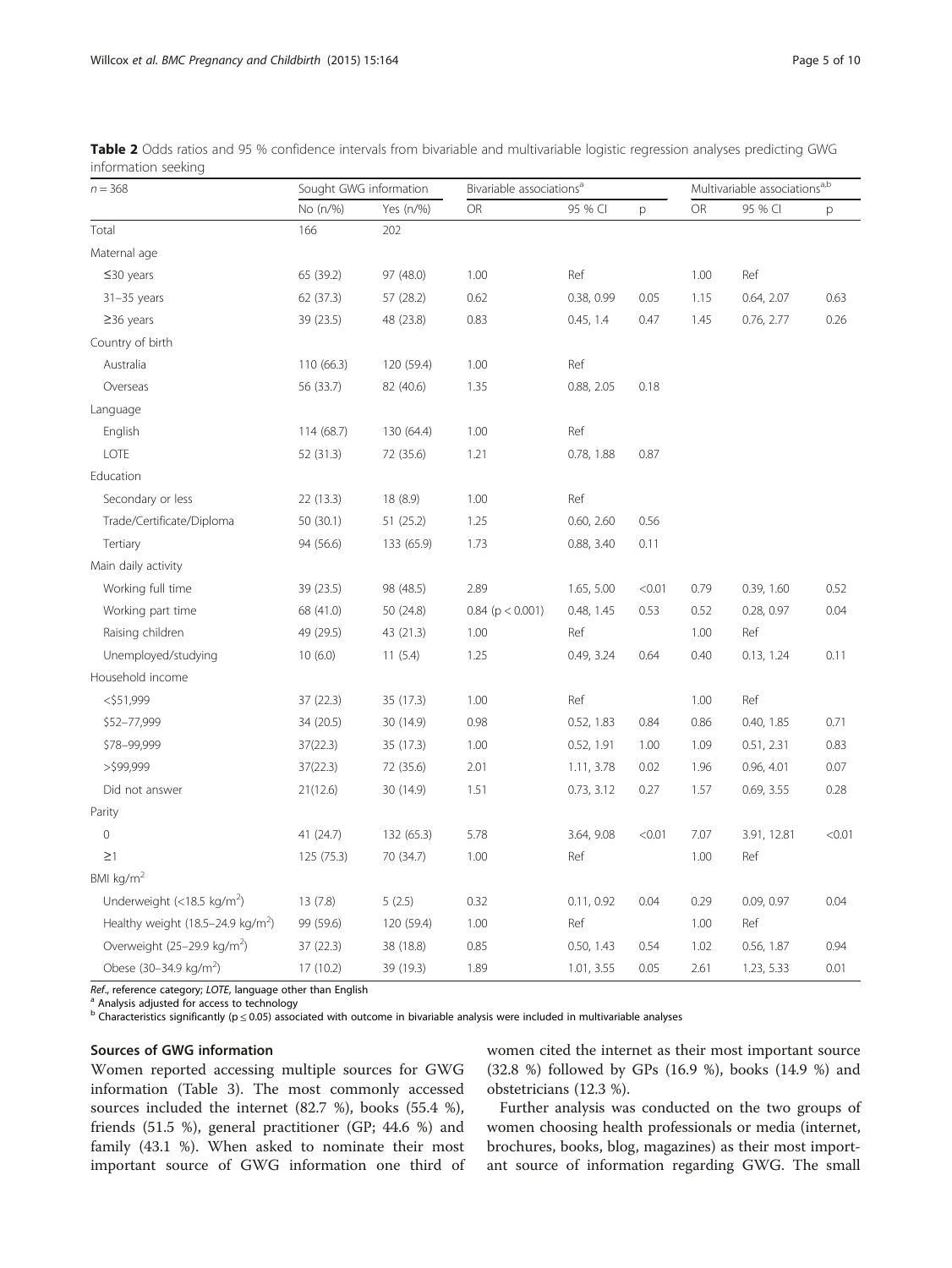<span id="page-5-0"></span>Table 3 Sources of GWG information

| Source of GWG information<br>$(n = 202)$ | Sources accessed <sup>a</sup><br>$(n/\%)$ | Single most important<br>source <sup>b</sup> (n/%) |  |  |  |
|------------------------------------------|-------------------------------------------|----------------------------------------------------|--|--|--|
| Internet                                 | 167 (82.7)                                | 64 (32.8)                                          |  |  |  |
| <b>Books</b>                             | 112 (55.4)                                | 29 (14.9)                                          |  |  |  |
| Friends                                  | 104(51.5)                                 | 9(4.6)                                             |  |  |  |
| GP                                       | 90 (44.6)                                 | 33 (16.9)                                          |  |  |  |
| Family                                   | 87 (43.1)                                 | 4(2.1)                                             |  |  |  |
| Magazines                                | 74 (36.6)                                 | 3(1.5)                                             |  |  |  |
| Midwife                                  | 58 (28.7)                                 | 15(7.7)                                            |  |  |  |
| Obstetrician                             | 51 (25.2)                                 | 24 (12.3)                                          |  |  |  |
| Chat/blog                                | 32 (15.8)                                 | 2(1.0)                                             |  |  |  |
| <b>Brochures</b>                         | 30 (14.9)                                 | 3(1.5)                                             |  |  |  |
| Dietitian                                | 20 (9.9)                                  | 8(4.1)                                             |  |  |  |
| Social media                             | 10(5.0)                                   |                                                    |  |  |  |
| TV/Radio                                 | 7(3.5)                                    |                                                    |  |  |  |
| Other                                    | 6(3.0)                                    | 1(0.5)                                             |  |  |  |
| Naturopath                               | 2(1.0)                                    |                                                    |  |  |  |
| Pharmacist                               | 2(1.0)                                    |                                                    |  |  |  |

GP, General Practitioner or primary care physician  $a^a$  Multiple sources allowed

 $b$  n = 195 responses

numbers choosing family and friends precluded analyses. Table [4](#page-6-0) presents the results of the bivariable and multivariable logistic regression analyses predicting the choice of health professionals or media as the most important source utilising health professionals as the reference category. After controlling for the two significant bivariable variables in the multivariable analysis, country of birth remained the only significant predictor. Women born in a country other than Australia were three times more likely than those born in Australia to view media sources as the most important GWG information source.

# **Discussion**

This study showed that in this sample of women attending a public maternity hospital, more women were likely to seek GWG information than be offered GWG guidelines by health professionals. The small numbers (9.5 %) provided with GWG guidelines and with evidence based guidelines (5.2 %) was lower than figures reported in similar studies [\[16\]](#page-8-0). For example, a recent study of practitioner provision of healthy GWG advice to 310 Canadian women reported that 28.5 % of women were counselled correctly by their health care providers about GWG [[16](#page-8-0)]. While it must be acknowledged that reported provision of GWG guidelines from health professionals was unavailable, the small numbers of women recalling guidelines in the present study is concerning given evidence suggesting that

provision of guidelines increases the likelihood of women setting a concordant GWG goal and gaining weight consistent with the guidelines [[14](#page-8-0)].

The low rate of guideline provision reported in this study may be at least partly attributable to the cross sectional study design. Surveying women at various time points across pregnancy may have produced different results given that information requirements may potentially change over the course of pregnancy. Moreover, health professionals often raise issues when a problem is noted [\[26\]](#page-8-0). Conversely, the average gestation of women completing the study was 20.8 weeks and women would likely have attended a minimum of two health professional visits, one with their general practitioner in the community and one at the antenatal clinic, and most likely more. That the majority of women, more than half way through their gestation, have not recalled receiving GWG guidelines raises concern and signals opportunities for earlier discussion of GWG.

Recent studies of general practitioners, obstetricians and midwives demonstrate a range of views and practices regarding GWG, with less than one third of these health professionals providing GWG guidelines and many exhibiting limited understanding of the clinical significance of excess GWG [\[27](#page-8-0)–[30](#page-8-0)]. This may be in part explained by absence of GWG and weighing protocols, limited time for consultations for discussion of multiple antenatal issues, low awareness of guidelines for weighing and GWG, limited education regarding GWG, low levels of confidence and changes in clinical guidelines and practice resulting in non-evidence based approaches to care and advice [\[27](#page-8-0)–[30\]](#page-8-0). New models of care that promote health professionals' discussion and implementation of GWG monitoring and guidelines are required. Parallels may be drawn from the smoking cessation literature where combining evidence based guidelines with an implementation program addressing health professional barriers resulted in an increase in evidence-based practice with some indication of improved smoking behaviour for women [\[31\]](#page-8-0).

Pregnancy is a time of significant information seeking and knowledge acquisition [[15](#page-8-0), [26](#page-8-0)] and therefore it is not unexpected that more than half the women (55.4 %) had actively sought GWG information. This study found that first-time mothers were seven times more likely to seek GWG information than those with subsequent pregnancies. Women are more likely to rely on their own experience in subsequent pregnancies [\[32](#page-8-0)]. Pregnancy is one of the few life transition points where the majority of women are interested in their health and actively seek information with the health of their baby as the central focus [\[26\]](#page-8-0). Given that first time mothers, in particular, are seeking GWG information this phase of life offers opportunities to influence their future health and health behaviours, in addition to subsequent pregnancy weight gains.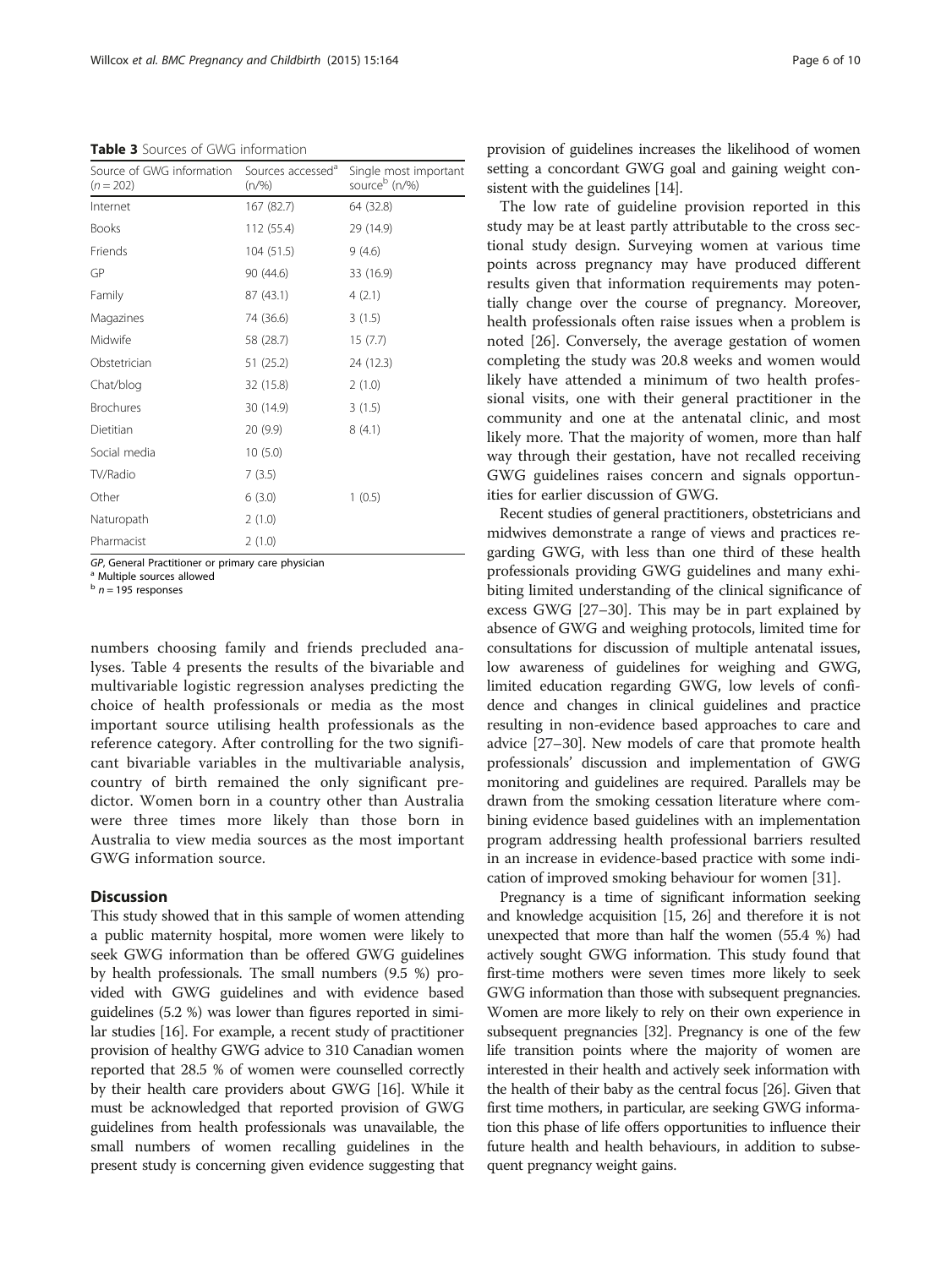| $n = 181$                                     | Sought GWG information |             | Bivariate associations <sup>b</sup> |             |        | Multivariate associations $b, c$ |            |        |
|-----------------------------------------------|------------------------|-------------|-------------------------------------|-------------|--------|----------------------------------|------------|--------|
|                                               | Health prof (n/%)      | Media (n/%) | OR                                  | 95 % CI     | р      | OR                               | 95 % CI    | р      |
| Total                                         | 80                     | 101         |                                     |             |        |                                  |            |        |
| Maternal age                                  |                        |             |                                     |             |        |                                  |            |        |
| $≤30$ years                                   | 35 (43.7)              | 55 (54.5)   | 1.00                                | Ref         |        |                                  |            |        |
| $31 - 35$ years                               | 23 (28.8)              | 27(26.7)    | 0.75                                | 0.37, 1.50  | 0.41   |                                  |            |        |
| $\geq$ 36 years                               | 22(27.5)               | 19 (18.8)   | 0.83                                | 0.26, 1.16  | 0.12   |                                  |            |        |
| Country of birth                              |                        |             |                                     |             |        |                                  |            |        |
| Australia                                     | 59 (73.8)              | 48 (47.5)   | 1.00                                | Ref         |        | 1.00                             | Ref        |        |
| Overseas                                      | 21(26.2)               | 53(52.5)    | 3.10                                | 1.65, 5.84  | < 0.01 | 3.20                             | 1.76, 6.85 | < 0.01 |
| Language                                      |                        |             |                                     |             |        |                                  |            |        |
| English                                       | 58 (72.5)              | 60 (59.4)   | 1.00                                | Ref         |        |                                  |            |        |
| LOTE                                          | 22 (27.5)              | 41 (40.6)   | 1.80                                | 0.96, 3.39  | 0.07   |                                  |            |        |
| Education                                     |                        |             |                                     |             |        |                                  |            |        |
| Secondary or less                             | 9(11.2)                | 6(5.9)      | 1.00                                | Ref         |        |                                  |            |        |
| Trade/Certificate Diploma                     | 17(21.3)               | 28 (27.7)   | 2.47                                | 0.75, 8.17  | 0.14   |                                  |            |        |
| Tertiary                                      | 54 (67.5)              | 67 (66.3)   | 1.73                                | 0.88, 3.40  | 0.28   |                                  |            |        |
| Main daily activity                           |                        |             |                                     |             |        |                                  |            |        |
| Working full time                             | 35 (43.7)              | 52 (51.5)   | 0.69                                | 0.31, 1.51  | 0.34   | 1.02                             | 0.44, 2.37 | 0.96   |
| Working part time                             | 27 (33.8)              | 17 (16.8)   | 0.29                                | 0.12, 0.72  | 0.01   | 0.40                             | 0.16, 1.03 | 0.06   |
| Raising children                              | 13(16.3)               | 28 (27.7)   | 1.00                                | Ref         |        | 1.00                             | Ref        |        |
| Unemployed/studying                           | 5(6.2)                 | 4(4.0)      | 0.37                                | 0.09, 1.62  | 0.19   | 0.34                             | 0.07, 1.57 | 0.17   |
| Household income                              |                        |             |                                     |             |        |                                  |            |        |
| $<$ \$51,999                                  | 12(15.0)               | 17 (16.8)   | 1.00                                | Ref         |        |                                  |            |        |
| \$52-77,999                                   | 11(13.8)               | 17 (16.8)   | 1.10                                | 0.38, 3.15  | 0.87   |                                  |            |        |
| \$78-99,999                                   | 13 (16.3)              | 18 (17.8)   | 0.98                                | 0.35, 2.73  | 0.97   |                                  |            |        |
| $>$ \$99,999                                  | 29 (36.2)              | 37 (12.9)   | 0.90                                | 0.38, 2.12  | 0.82   |                                  |            |        |
| Did not answer                                | 15 (18.7)              | 12 (11.8)   | 0.56                                | 0.20, 1.63  | 0.29   |                                  |            |        |
| Parity                                        |                        |             |                                     |             |        |                                  |            |        |
| $\mathsf{O}\xspace$                           | 49 (61.3)              | 70 (69.3)   | 1.43                                | 0.77, 2.65  | 0.26   |                                  |            |        |
| $\geq$ 1                                      | 31 (38.7)              | 31 (30.7)   | 1.00                                | Ref         |        |                                  |            |        |
| BMI kg/m <sup>2</sup>                         |                        |             |                                     |             |        |                                  |            |        |
| Underweight (<18.5 kg/m <sup>2</sup> )        | 1(1.3)                 | 3(3.0)      | 2.11                                | 0.21, 21.02 | 0.52   |                                  |            |        |
| Healthy weight (18.5-24.9 kg/m <sup>2</sup> ) | 43 (53.8)              | 61 (60.4)   | 1.00                                | Ref         |        |                                  |            |        |
| Overweight (25-29.9 kg/m <sup>2</sup> )       | 13 (16.2)              | 21 (20.8)   | 1.14                                | 0.51, 2.52  | 0.75   |                                  |            |        |
| Obese (30-34.9 kg/m <sup>2</sup> )            | 23 (28.7)              | 16 (15.8)   | 0.49                                | 0.23, 1.04  | 0.06   |                                  |            |        |

<span id="page-6-0"></span>Table 4 Odds ratios and 95 % confidence intervals from bivariable and multivariable logistic regression analysis predicting use of health professionals or media as the most important GWG source<sup>a</sup>

Ref. reference category, LOTE language other than English  $^a$  Reference category – health professional b Analysis adjusted for access to technology

 $c$  Characteristics significantly ( $p \le 0.05$ ) associated with outcome in bivariable analysis were included in multivariable analyses

It is positive to note that women who were obese at conception were more likely to seek GWG information given that this group is at greater risk of exceeding GWG guidelines than those who are not obese [\[10\]](#page-8-0). This is in line with non-pregnancy literature suggesting that people identifying as overweight or obese had a higher level of weight concern [\[33\]](#page-8-0). Relatedly, a thematic analysis of 400 posts made in a UK-based parenting internet forum suggested that overweight women were concerned about the impact of their weight on the growing baby [\[34\]](#page-8-0). Further exploration of women's motivations to seek information, taking into account their pre-pregnancy BMI, their GWG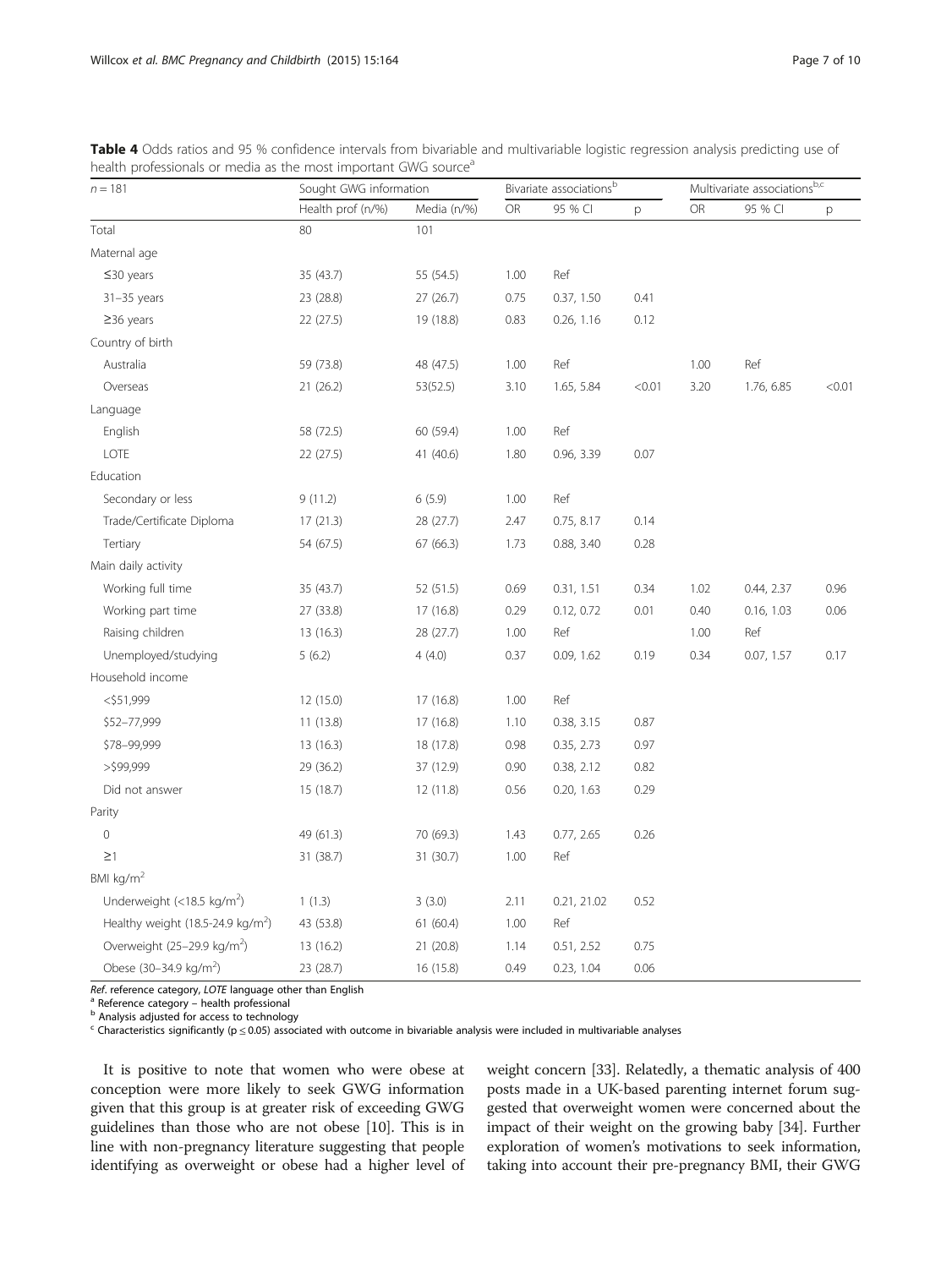<span id="page-7-0"></span>goals and subsequent GWG could offer insights into future models to promote healthy GWG in this high risk group.

Recent literature on information seeking in pregnancy has focused on the use of electronic media, for example the internet, as the growing and most often utilised information source [\[35](#page-8-0)–[37\]](#page-8-0). While the vast majority of women in this study used the internet to find GWG information, and many nominated it as the most important source, women, on average, collected information from more than four sources. This finding is consistent with the uses and gratification theory [[22\]](#page-8-0), suggesting that women have power over their media and information consumption and take an active role in interpreting and integrating media into their own lives [[22, 38\]](#page-8-0).

Of interest is the high proportion of women nominating media, compared with health professionals, as their most important source of GWG information. The wide range of media sources available allows women to obtain information in formats that are accessible, affordable and culturally and linguistically appropriate which may in part explain their preference for them. This study does not provide an insight into what GWG information is contained in media sources but general studies of the internet suggest that the information is varied and often lacks an evidence base [[39](#page-8-0)]. Further, if health professionals are not providing information at point of care, women maybe more likely to seek information elsewhere with other research in pregnancy suggesting that media sources, such as internet and books, are viewed as objective and up to date sources [\[32\]](#page-8-0). Additionally, a recent study of 613 women from 24 countries found women expressed that their confidence levels significantly increased with respect to making decisions about their pregnancy after internet usage  $(p < 0.05)$  [\[37\]](#page-8-0). Health professionals' reluctance to engage with technology and media sources [[28](#page-8-0)] may also contribute to this divide.

Women born outside Australia nominated media sources, including the internet, as their most important source compared with health professionals. This is not surprising given the high levels of technology usage by cultural and minority groups [\[40](#page-8-0)]. Internet use in pregnancy is associated with high levels of health literacy and self-efficacy [\[41\]](#page-9-0) and, given the high levels of education in the sample, it may be seen as a positive indicator of women being able to find culturally and linguistically appropriate information. There is a need for health professionals to acknowledge the use of different media for information and incorporate it into pregnancy education and healthy GWG interventions providing guidance on data retrieval, interpretation, and application of credible sources.

To our knowledge this is the first study to explore women's GWG information seeking predictors and sources of GWG information in detail. While it was not the study's intention to achieve population representative data, it is useful to consider the generalisability of the

sample population and hence the results. The education levels of mothers in the sample were higher than seen in other studies of young mothers or pregnant women [\[42](#page-9-0)]. The lower response rate achieved from low educated women is consistent with literature regarding determinants of research participation [\[43](#page-9-0)]. Interestingly, the study participants were more likely to be born overseas (37.6 % compared with 27 %) [\[44\]](#page-9-0) and speak another language at home (33.9 % compared 22.2 %) [\[45](#page-9-0)] than the general Australian population. This is curious given past literature suggests that people from minority cultural backgrounds are less likely to participate in health related research or attend antenatal clinics [\[46\]](#page-9-0). This may reflect the catchment of the large maternity hospital which includes areas of high migrant populations and the open access opportunities for pregnant women at the tertiary hospital. A potential limitation of the study is the reliance on the self-reported prepregnancy weight with the potential for recall bias, and hence, biased analyses. This is a common concern for GWG studies where more detailed assessments are not considered feasible. A further limitation involves the size of the dataset for the logistic regression analysis of women's most important GWG source with the elimination of the family and friends category due to insufficient numbers. Further studies with a larger data set would allow more detailed analysis of this category.

#### Conclusion

This first of a kind study provides new knowledge on women's GWG information seeking and information sources. More than half of women sought GWG guidance and were more likely to consult non-clinician sources. The small numbers provided with GWG targets, and the dominance of non-clinical information sources, supports the need for GWG guidance from reputable sources. Given the high level of media usage by women, further research is required to assess the quality of content of these resources. Integration of evidence based media sources into antenatal care would augment the care of pregnant women and may serve to improve health professional and pregnant women interaction regarding healthy GWG.

#### Additional file

[Additional file 1:](http://www.biomedcentral.com/content/supplementary/s12884-015-0600-6-s1.docx) GWG information seeking outcome measures.

#### Abbreviations

BMI: Body mass index; GWG: Gestational weight gain; ppBMI: Pre-pregnancy body mass index.

#### Conflicts of interest

The authors declare that they have no conflicts of interest.

#### Authors' contributions

JW designed the study, project managed the research and prepared the manuscript. JW and ML oversaw data collection. JW and KB conducted the statistical analysis. KJC, EAM, ML, KB, DC, AS and SAW participated in the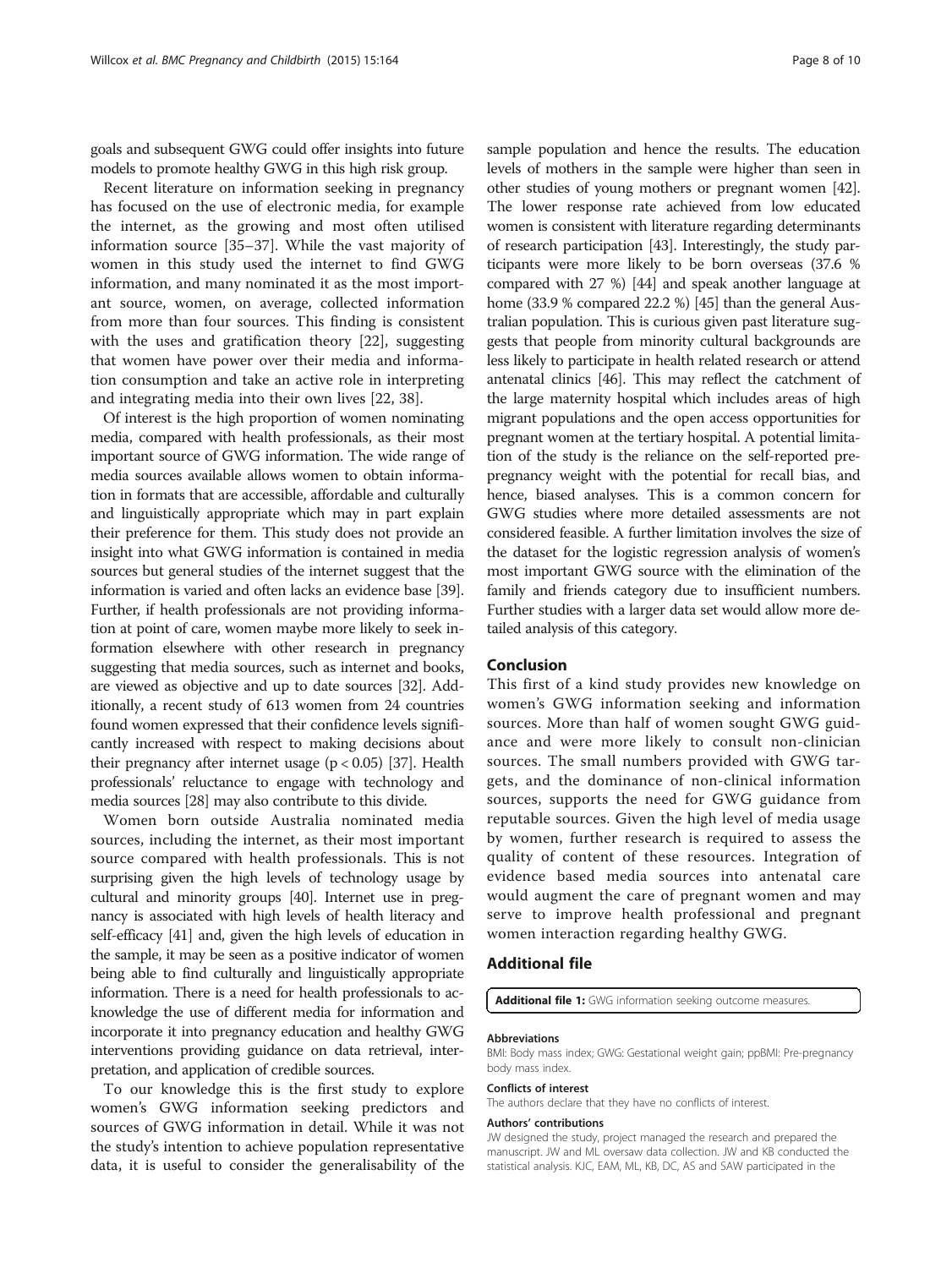<span id="page-8-0"></span>approved the final manuscript.

#### Acknowledgements

JW is supported by a Sidney Myer Health Scholarship, SW by a Queensland Health – Health Research Fellowship, KB by a National Health and Medical Research Council (NHMRC) Principal Research Fellowship (ID 1042442) and ML by an NHMRC Career Development Fellowship (ID 1047025). The contents of this manuscript are the responsibility of the authors and do not reflect the views of the funding bodies.

The authors acknowledge the time and effort contributed by the participants and the data collection involvement of Courtney Wall.

#### Author details

<sup>1</sup> Centre for Physical Activity and Nutrition Research, Deakin University, 221 Burwood Hwy, Burwood, Victoria 3125, Australia. <sup>2</sup>Department of Obstetrics and Gynaecology, University of Melbourne/Mercy Hospital for Women, Melbourne, Australia. <sup>3</sup>Mater Research Institute, University of Queensland, South Brisbane, Queensland, Australia. <sup>4</sup>Department of Nutrition & Dietetics, Mater Mothers Hospital, South Brisbane, Queensland, Australia.

#### Received: 12 January 2015 Accepted: 24 July 2015 Published online: 07 August 2015

#### References

- 1. IOM, NRC, Rasmussen K, Yaktine A. Weight gain during pregnancy: reexamining the guidelines. Washington: The National Academies Press; 2009.
- 2. Mamun AA, Callaway LK, O'Callaghan MJ, Williams GM, Najman JM, Alati R, et al. Associations of maternal pre-pregnancy obesity and excess pregnancy weight gains with adverse pregnancy outcomes and length of hospital stay. BMC Preg Child. 2011;11:62.
- 3. Jensen DM, Ovesen P, Beck-Nielsen H, Molsted-Pedersen L, Sorensen B, Vinter C, et al. Gestational weight gain and pregnancy outcomes in 481 obese glucose-tolerant women. Diabetes Care. 2005;28(9):2118–22.
- 4. Durie DE, Thornburg LL, Glantz JC. Effect of second-trimester and third-trimester rate of gestational weight gain on maternal and neonatal outcomes. Obstet Gynecol. 2011;118(3):569–75.
- 5. Mamun AA, Kinarivala M, O'Callaghan MJ, Williams GM, Najman JM, Callaway LK. Associations of excess weight gain during pregnancy with long-term maternal overweight and obesity: evidence from 21 y postpartum follow-up. Am J Clin Nutr. 2010;91(5):1336–41.
- 6. Oteng-Ntim E, Varma R, Croker H, Poston L, Doyle P. Lifestyle interventions for overweight and obese pregnant women to improve pregnancy outcome: systematic review and meta-analysis. BMC Med. 2012;10(1):47.
- 7. Boyle A, Timofeev J, Halscott T, Desale S, Driggers RW, Ramsey PS. Is 40 the new 30?: pregnancy outcomes by degree of weight gain among obesity subclasses. Obstet Gynecol. 2014;123 Suppl 1:41S.
- 8. Kinnunen TI, Luoto R, Gissler M, Hemminki E. Pregnancy weight gain from 1960s to 2000 in Finland. Int J Obes Relat Metab Disord. 2003;27(12):1572–7.
- 9. Kowal C, Kuk J, Tamim H. Characteristics of weight gain in pregnancy among Canadian women. Matern Child Health J. 2012;16(3):668–76.
- 10. Weisman CS, Hillemeier MM, Downs DS, Chuang CH, Dyer A-M. Preconception predictors of weight gain during pregnancy: prospective findings from the Central Pennsylvania Women's Health Study. Womens Health Issues. 2010;20(2):126–32.
- 11. Groth SW, Kearney MH. Diverse women's beliefs about weight gain in pregnancy. J Midwifery Womens Health. 2009;54(6):452–7.
- 12. Rössner S. Pregnancy, weight cycling and weight gain in obesity. Int J Obes Relat Metab Disord. 1992;16(2):145–7.
- 13. Cogswell ME, Scanlon KS, Fein SB, Schieve LA. Medically advised, mother's personal target, and actual weight gain during pregnancy. Obstet Gynecol. 1999;94(4):616–22.
- 14. Tovar A, Guthrie LB, Platek D, Stuebe A, Herring SJ, Oken E. Modifiable predictors associated with having a gestational weight gain goal. Matern Child Hlth J. 2011;15(7):1119–26.
- 15. Shieh C, Broome ME, Stump TE. Factors associated with health informationseeking in low-income pregnant women. Women Health. 2010;50(5):426–42.
- 16. McDonald SD, Pullenayegum E, Taylor VH, Lutsiv O, Bracken K, Good C, et al. Despite 2009 guidelines, few women report being counseled correctly

about weight gain during pregnancy. Am J Obstet Gynecol. 2011;205(4):333. e331-336.

- 17. Brown A, Avery A. Healthy weight management during pregnancy: what advice and information is being provided. J Hum Nutr Diet. 2012;25(4):378–87.
- 18. Grimes HA, Forster DA, Newton MS. Sources of information used by women during pregnancy to meet their information needs. Midwifery. 2014;30(1):e26–33.
- 19. Michie S, Ashford S, Sniehotta FF, Dombrowski SU, Bishop A, French DP. A refined taxonomy of behaviour change techniques to help people change their physical activity and healthy eating behaviours: The CALO-RE taxonomy. Psychol Health. 2011;26(11):1479–98.
- 20. Dillman D. Mail and telephone surveys: the total design method. New York: John Wiley & Sons, Inc.; 1978.
- 21. Brawarsky P, Stotland NE, Jackson RA, Fuentes-Afflick E, Escobar GJ, Rubashkin N, et al. Pre-pregnancy and pregnancy-related factors and the risk of excessive or inadequate gestational weight gain. Int J Gynae Obstet. 2005;91(2):125–31.
- 22. Katz E, Blumler JG, Gurevitch M. Uses and Gratifications Research. Public Opin Quart. 1973;37(4):509–23.
- 23. Shih T-H, Fan X. Comparing response rates in e-mail and paper surveys: A meta-analysis. Educ Res Rev. 2009;4(1):26–40.
- 24. Rookey BD, Le L, Littlejohn M, Dillman DA. Understanding the resilience of mail-back survey methods: An analysis of 20 years of change in response rates to national park surveys. Soc Sci Res. 2012;41(6):1404–14.
- 25. World Health Organisation. BMI Classification [http://apps.who.int/bmi/](http://apps.who.int/bmi/index.jsp?introPage=intro_3.html) [index.jsp?introPage=intro\\_3.html](http://apps.who.int/bmi/index.jsp?introPage=intro_3.html) (2006). Accessed 28 April 2015.
- 26. Szwajcer EM, Hiddink GJ, Maas L, Koelen MA, van Woerkum CMJ. Nutritionrelated information-seeking behaviours of women trying to conceive and pregnant women: evidence for the life course perspective. Fam Pract. 2008;25 Suppl 1:i99–i104.
- 27. Olander EK, Atkinson L, Edmunds JK, French DP. The views of pre- and postnatal women and health professionals regarding gestational weight gain: An exploratory study. Sex Reprod Health. 2011;2(1):43–8.
- 28. Willcox JC, Campbell KJ, van der Pligt P, Hoban E, Pidd D, Wilkinson S. Excess gestational weight gain: an exploration of midwives' views and practice. BMC Pregnancy Childbirth. 2012;12:102–13.
- 29. van der Pligt P, Campbell K, Willcox J, Opie J, Denney-Wilson E. Opportunities for primary and secondary prevention of excess gestational weight gain: General Practitioners' perspectives. BMC Fam Pract. 2011;12(1):124.
- 30. Wilkinson SA, Stapleton H. Overweight and obesity in pregnancy: the evidence-practice gap in staff knowledge, attitudes and practices. Aust N Z J Obstet Gynaecol. 2012;52(6):588–92.
- 31. Flenady V, MacPhail J, New K, Devenish-Meares P, Smith J. Implementation of a clinical practice guideline for smoking cessation in a public antenatal care setting. Aust N Z J Obstet Gynaecol. 2008;48(6):552–8.
- 32. Szwajcer EM, Hiddink GJ, Koelen MA, van Woerkum CMJ. Nutrition-related information-seeking behaviours before and throughout the course of pregnancy: consequences for nutrition communication. Eur J Clin Nutr. 2005;59 Suppl 1:S57–65.
- 33. Wardle J, Johnson F. Weight and dieting: examining levels of weight concern in British adults. Int J Obesity. 2002;26(8):1144–9.
- 34. Arden M, Duxbury A, Soltani H. Responses to gestational weight management guidance: a thematic analysis of comments made by women in online parenting forums. BMC Pregnancy Childbirth. 2014;14(1):216.
- 35. Weston C, Anderson JL. Internet use in pregnancy. Brit J Midwifery. 2014;22(7):488–93.
- 36. Lima-Pereira P, Bermúdez-Tamayo C, Jasienska G. Use of the Internet as a source of health information amongst participants of antenatal classes. J Clin Nurs. 2012;21(3–4):322–30.
- 37. Lagan BM, Sinclair M, Kernohan WG. Internet use in pregnancy informs women's decision making: a web-based survey. Birth. 2010;37(2):106–15.
- 38. Ruggiero TE. Uses and Gratifications Theory in the 21st Century. Mass Commun Soc. 2000;3(1):3–37.
- 39. Eysenbach G, Powell J, Kuss O, Sa E-R. Empirical studies assessing the quality of health information for consumers on the world wide web: a systematic review. JAMA. 2002;287(20):2691–700.
- Bennett GG, Steinberg DM, Stoute C, Lanpher M, Lane I, Askew S, et al. Electronic health (eHealth) interventions for weight management among racial/ethnic minority adults: a systematic review. Obes Rev. 2014;15 Suppl 4:146–58.